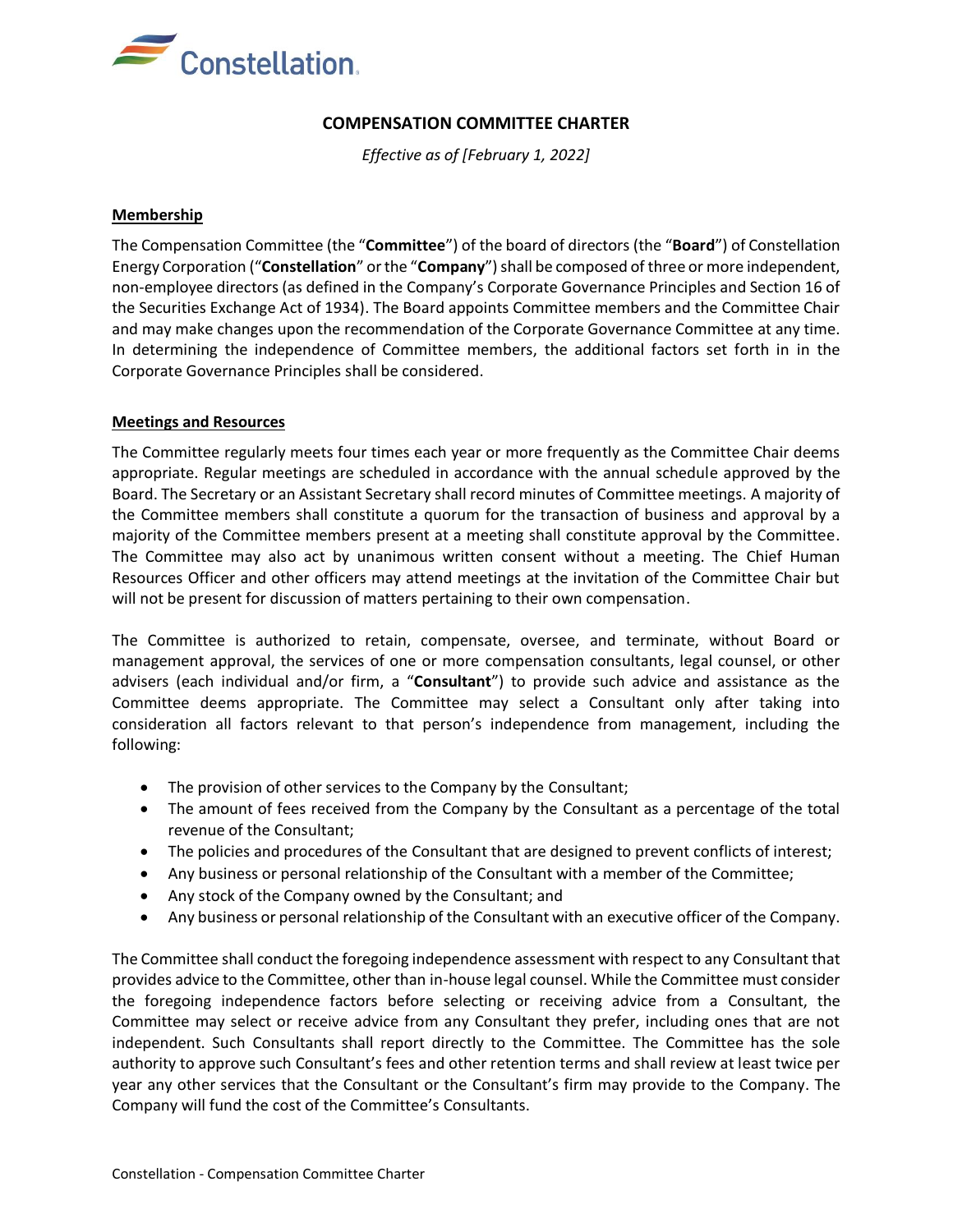## **Purpose and Responsibilities**

As detailed further below, the primary purposes of the Committee are to (a) assist the Board of Directors in the establishment of performance criteria, evaluation, and compensation setting for the Chief Executive Officer; (b) approve the compensation program design and plans for the compensation of all other officers of Constellation who are designated by the Board of Directors or the Committee as executive officers pursuant to Rule 3b-7 of the Securities Exchange Act of 1934 ("**Executive Officers**"); (c) review and discuss with management the Compensation Discussion and Analysis ("**CD&A**") for inclusion in the Company's annual proxy statement and determine whether to recommend to the Board the inclusion of the CD&A in the annual proxy statement; (d) prepare or cause to be prepared the Compensation Committee Report for inclusion in the annual proxy statement; and (e) develop leadership and succession planning criteria for the Company.

In furtherance of these purposes, the Committee shall have the following responsibilities:

## *Board Chair and Chief Executive Officer*

- 1. Review compensation data with the Committee's independent compensation consultant(s) and develops a range of appropriate compensation for the Board Chair (if employed by the Company) and the Chief Executive Officer (if such positions are held by separate individuals).
- 2. The Committee Chair collaborates with the Board Chair (if independent as defined in the Company's Corporate Governance Principles) and the Corporate Governance Committee Chair to determine the Chief Executive Officer's compensation in light of the performance criteria established by the Board upon the recommendation of the Corporate Governance Committee and the self-assessment completed by the Chief Executive Officer. The Chief Executive Officer may not be present during voting or deliberations by the Committee on his or her compensation.
- 3. If the Board Chair is not independent (as defined in the Company's Corporate Governance Principles), the Committee Chair collaborates with the Lead Independent Director and the Corporate Governance Committee Chair to lead the process for evaluating the performance and compensation for the Board Chair.

#### *Executive Officers*

- 4. Elect officers, including Executive Officers of Constellation, for positions below the Chief Executive Officer and President level, upon the recommendation of the Chief Executive Officer.
- 5. Approve the compensation of all Executive Officers, other than the Chief Executive Officer.

#### *Committee Delegations*

6. The Committee delegates to the Chief Executive Officer and the Chief Human Resources Officer the authority to approve salaries, incentives, other compensation and benefit programs, and any amendments to such programs, for Constellation and its subsidiaries and affiliated entities, including controlled affiliates; provided that the total potential expenditures under any such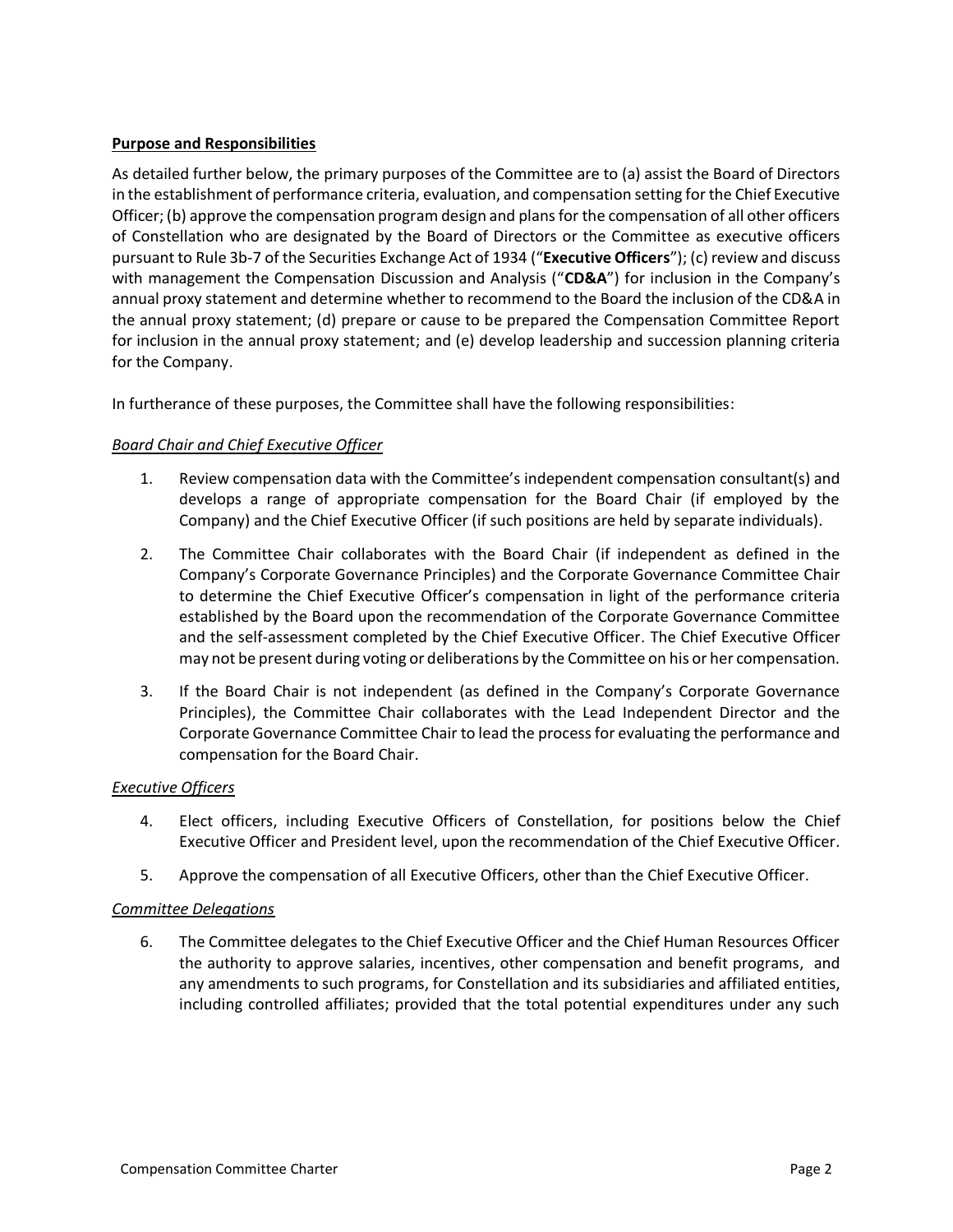program (or related to any such amendment) complies with the limits provided in the Company's Delegation of Authority Policy.

7. The Committee delegates to the Chief Executive Officer and the Chief Human Resources Officer the authority to adjust base salaries and grant equity and cash recognition awards to officers who are not Executive Officers, subject to ratification by the Committee.

## *Executive Compensation*

- 8. Set the Company's general policy regarding executive compensation to ensure that executive compensation levels and targets are consistent with the Board's compensation philosophy and aligned with Constellation's strategic and operating objectives, including those of its controlled subsidiaries. The Committee has authority to review compensation practices throughout the Company to assess the consistency and fairness for groups and individuals and the alignment with strategic and operating objectives.
- 9. Review at least annually the Company's executive compensation plans and programs in light of Constellation's strategic goals and objectives and in light of competitive practices of the peer group of companies and emerging "best practices" in executive compensation.
- 10. Review recommendations from management, outside consultants, and the Board (when appropriate), and shall approve or recommend the Board's approval of any new executive compensation plans or programs or any amendment to existing executive company plans or programs, including base salaries, incentive awards, stock-based awards, perquisites, and any other form of compensation.

#### *Administration of Incentive Compensation Plans*

- 11. Approve the performance goals and formulae for applying such goals under the Company's annual incentive award plan administers and interprets the terms of such plan. The Committee evaluates the performance of the Company in meeting the specific performance goals and formulae and, to the extent that goals are based on adjusted (non-GAAP) operating earnings, the Committee determines what items are to be included in or excluded from adjusted (non-GAAP) operating earnings for purposes of determining the amount of the awards. The Committee also approves the award amounts payable under the plan, including any adjustments pursuant to its terms of amounts otherwise payable under its performance goals and formulae.
- 12. Administer and interpret the terms of the Company's long-term incentive plan. The Committee approves the performance goals and formulae for programs that grant awards under the longterm incentive plan and approves or ratifies all awards of stock options, restricted stock units, restricted stock, dividend equivalents, stock appreciation rights, performance units, performance shares, thereunder ("**Stock-based Awards**"). The Committee evaluates the performance of the Company in meeting the specific performance goals and formulae of any Stock-based Awards. Notwithstanding the delegations described above with respect to the various classes of officers and employees, the Committee or the full Board of Directors must approve any Stock-based Awards to an Executive Officer of the Company.
- 13. The Committee is authorized to direct the recoupment of incentive compensation paid or payable to current and former incentive plan participants as provided for in the Corporate Governance Principles.

#### *Employment Agreements, Severance and Change in Control Plans and Perquisites*